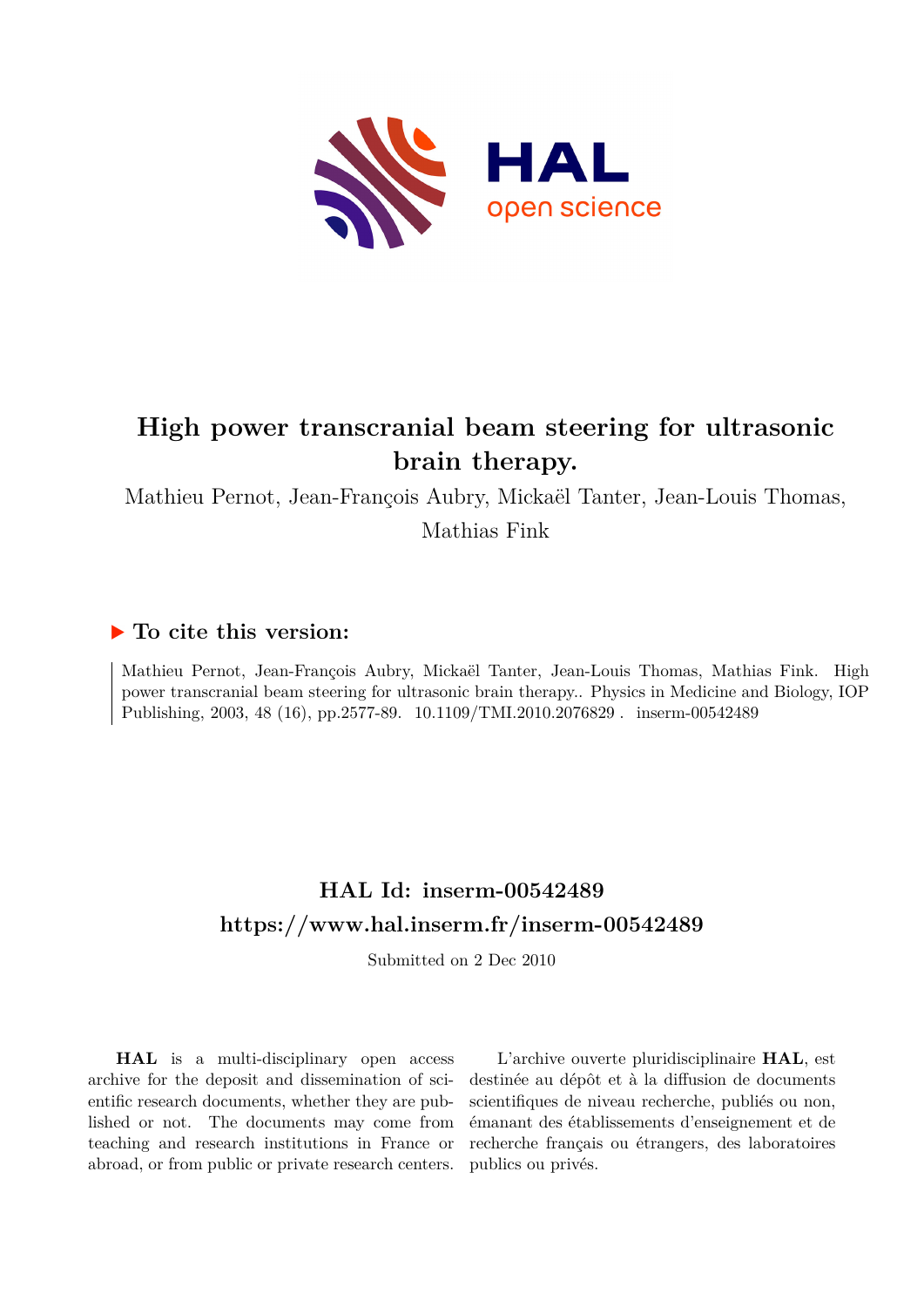# *High power transcranial beam steering for ultrasonic brain therapy*

**Mathieu Pernot** \* **, Jean-Fran**ç**ois Aubry , Micka**ë**l Tanter , Jean-Louis Thomas , Mathias Fink**

*LOA, Laboratoire ondes et acoustique CNRS : UMR7587 , Universit*é *Paris-Diderot - Paris VII , ESPCI ParisTech , FR*

\* Correspondence should be adressed to: Mathieu Pernot <mathieu.pernot@espci.fr >

#### **Abstract**

**A sparse phased array is specially designed for non-invasive ultrasound transskull brain therapy. The array is made of 200 single-elements corresponding to a new generation of high power transducers developed in collaboration with Imasonic (Besan**ç**on, France).** Each element has a surface of 0.5cm<sup>2</sup> and works at 0.9 MHz central frequency with a maximum 20W.cm<sup>−2</sup> intensity on the **transducer surface. In order to optimize the steering capabilities of the array, several transducers distributions on a spherical surface are simulated: hexagonal, annular, and quasi-random distributions. Using a quasi-random distribution significantly reduces the grating lobes. Furthermore, the simulations show the capability of the quasi-random array to electronically move the focal spot in the vicinity of the geometrical focus (up to** +**/**− **15 mm). Based on the simulation study, the array is constructed and tested. The skull aberrations are corrected by using a time reversal mirror with amplitude correction achieved thanks to an implantable hydrophone, and a sharp focus is obtained through a human skull. Several lesions are induced in fresh liver and brain samples through human skulls, demonstrating the accuracy and the steering capabilities of the system.**

**MESH Keywords** Brain ; pathology ; radiation effects ; Brain Diseases ; therapy ; Computer Simulation ; Computer-Aided Design ; Equipment Design ; Equipment Failure Analysis ; Hot Temperature ; Humans ; Liver ; pathology ; radiation effects ; Models, Biological ; Radiometry ; methods ; Transducers ; Ultrasonic Therapy ; instrumentation ; methods

# **Introduction**

The effects of High Intensity Focused Ultrasound (HIFU) in human and animal brains have been extensively investigated (Fry et al. 1955, Basauri and Lele 1962 , Dunn and Fry 1971 , Robinson and Lele 1972 , Fry et al . 1986 , Vykhodtseva et al. 1994 ), and these studies have shown the feasibility of ultrasound brain therapy and surgery with the skull bone removed. However non invasive transskull therapy remains very limited due to the strong phase aberrations and absorption induced by the skull, as was first shown by Fry and Barger (1978) . To compensate for this distortion, Phillips et al . (1975) introduced the idea of phased array corrections to ultrasound diagnostic imaging through the skull. In 1996, Thomas and Fink proposed to use a time reversal mirror in therapeutic ultrasound. Prior to the treatment and taking advantage of the biopsy, which ensures that the tumor is malignant, one could put a hydrophone in the neighborhood of the tumor and record the signals relating this hydrophone to each element of the therapeutic array. Once the diagnosis has been confirmed and the hydrophone removed, one would have to emit the time reversed signals with amplitude compensation in order to correct for both phase and amplitude aberrations induced by the skull. They validated this technique experimentally at low amplitude levels, showing a strong improvement of up to 10 dB in focus quality. In 1998, Hynynen et al. have applied a similar phase conjugation technique (equivalent to time reversal process for monochromatic signals) with a high intensity ultrasound system. Recently several studies have shown that this reliable and minimally invasive procedure could be replaced by a totally non-invasive method that uses MRI (Sun and Hynynen 1998 ) or CT images (Pernot et al . 2001 , Clement and Hynynen 2002 , Aubry et al. 2003 ) to predict the aberrations that will be induced by the skull.

In order to steer the beam electronically and heat the whole target spot by spot without moving the therapeutic array, Tanter et al . proposed in 1998 combining the time reversal process with a numerical back-propagation and steering algorithm, and demonstrated experimentally its feasibility at low intensities. Recently, Clement et al. (2002) used a similar steering technique at high power to achieve in vitro necrosis at the geometrical center of the array with a beam steered from an implantable hydrophone located 1cm away. However, as explained in their article, the beamwidths of the elements were too tight to obtain a good beam focusing outside of the geometrical center and the array only permitted the restoration of the focus with enough power at the geometrical center. They concluded that a significant improvement in the steering range would occur by using much smaller elements. The present study demonstrates that a significant power at the focus and high precision focusing and steering capabilities can be obtained with a reasonable number of transducers.

In order to build an array that can correct for these aberrations, a number of design considerations such as the number of elements, the aperture and the frequency, have been previously discussed by Clement et al (2000) . Based on different considerations on the beam steering capabilities, we put our efforts to design a new prototype that used the great versatility of single-element technology. In close collaboration with Imasonic (Besançon, France) we have developed a new technology of high power elements with small diameter that can be distributed on any surface. Such a technology enables to control completely the shape and the size of the array active surface. Moreover the large bandwidth of this single-element technology enables to work between 0.7 and 1.1 MHz. All the single-elements are embedded in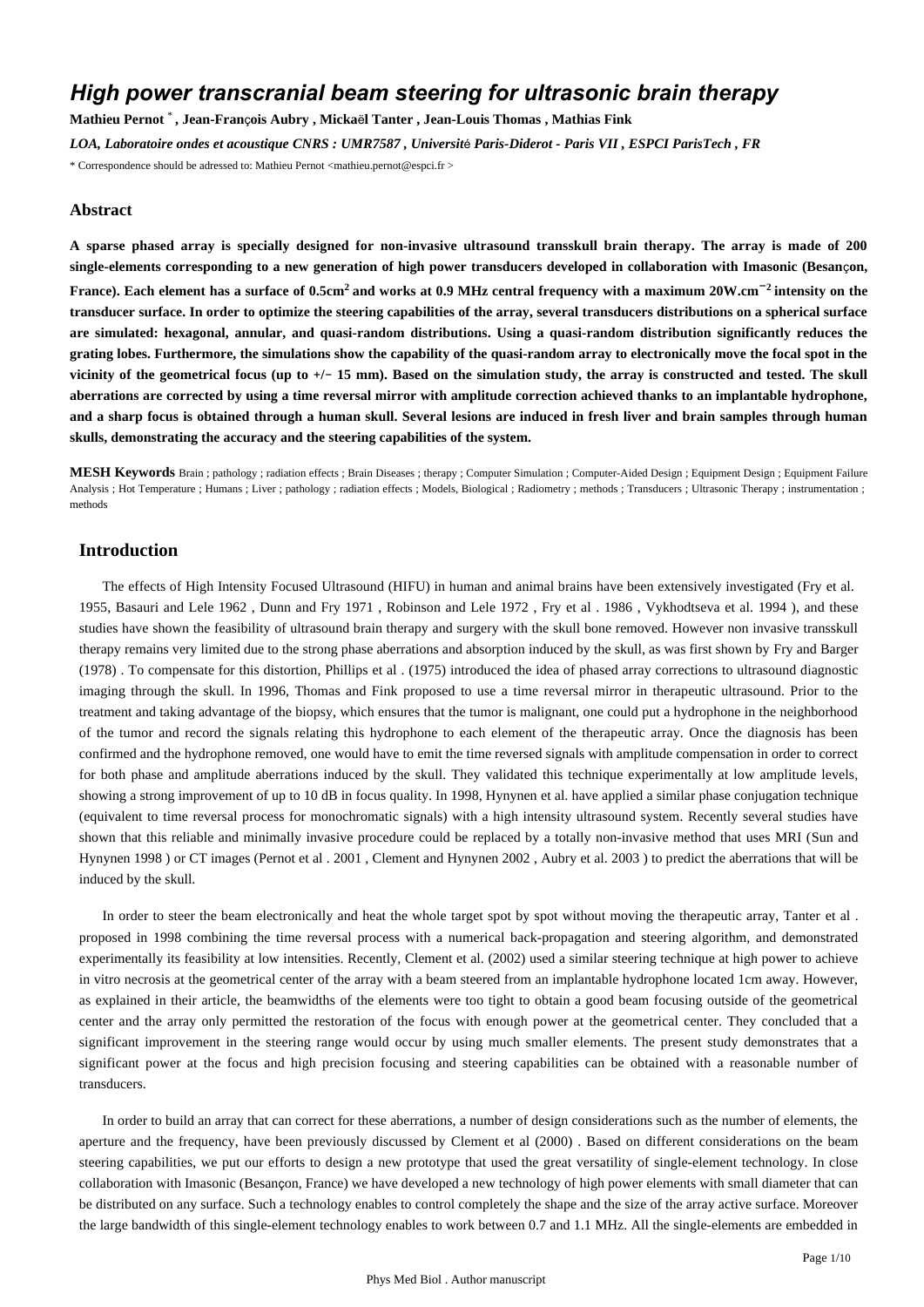homemade moulds resulting in an easily upgradeable system. The number of elements results from several compromises: the energy must be distributed over a large area of the skull in order to reach the maximum antenna gain and avoid undesired skull heating, but at the same time the size of the transducers elements should be small compared to the correlation length of the skull in order to achieve a good correction of the skull aberrations. Moreover the steering capabilities of the array and the grating lobes are strongly related to the size and inter-element distance of the transducers. Finally the cost of the system increases with the number of transducers and has to be taken into consideration.

However, an important disadvantage of large phased arrays is the unwanted presence of grating lobes, and the need to reduce the grating lobes has been common to all therapeutic arrays reported to date (Dupenloup et al . 1996 , Lockwood and Foster 1996 ). Goss et al . (1996) , Gavrilov and Hand (2000) , have shown theoretically that the use of elements randomly distributed on a segment of a spherical surface may improve the performances of a phased array, particularly the focusing quality when the focus is moved electronically in the vicinity of the geometrical center.

In this study such a large sparse array is specially designed for transskull brain therapy. It is optimized both for correcting the skull aberrations and for its beam steering capabilities. The electronic conception of the multi-channel system represents an important progress since 200 high power emission boards and 100 independent reception boards are available for positioning and imaging before and during the heating sequence. The performance of several transducers distributions (hexagonal, annular and quasi-random distribution) has been investigated in order to minimize the grating lobes, and maximize the region in which the focus can be successfully moved. Based on the simulation, the array has been constructed and experimental results are shown. This new device presents very good performances in terms of aberration correction capabilities, electronic beam steering and power level. Finally these performances are experimentally demonstrated by thermally inducing precise lesions through human skulls in fresh liver and brain samples.

#### **Array Design and specifications**

A 900 kHz central frequency has been chosen for the array by considering several factors: the aperture of the array, the focal spot size, the absorption coefficient, the cavitation threshold and finally the electrical matching of the transducers (linked to ratio between the size of the transducer and the wavelength). On the one hand, at a lower frequency, the absorption coefficient of the brain is smaller and the necrosis threshold would be harder to reach. Moreover the cavitation will appear at lower amplitude since the cavitation threshold increases with frequency. On the other hand, a higher frequency could achieve a more localized focus, but above 1.3 MHz the absorption and the scattering loss of the skull increase rapidly (Fry and Barger 1978 ), and the acoustic power at focus would not be sufficient. Moreover, at high frequency, the required steering capabilities would be incompatible with a reasonable number of transducers. Finally, contrary to classical HIFU transducers, the single elements technology developed in collaboration with Imasonic presents very good performances in terms of bandwidth since the cut frequencies at −6dB are 0.63 MHz and 1.17 MHz. Thus the transducers can be used either in monochromatic or pulse emission mode, for therapeutic or imaging purposes.

In order to optimize the number of transducers and their size, several considerations have been taken into account. The array must be able to focus at its geometric center, correcting the aberrations induced by the skull, so that the active element size has to be smaller than the correlation length of the skull, approximately 10 mm at 1MHz. This has been confirmed by Clement et al (2000) , since they shown that dividing their large 64 elements array in 500 elements (approximately  $3 \text{ cm}^2$ ) working at 650 kHz increased the intensity at focus by a factor 1.5.

Moreover the array must be large enough and distribute energy evenly across the skull bone in order to avoid undesired skull heating. A geometrical focus  $F = 120$  mm and an array diameter  $D = 180$  mm were chosen, minimizing as far as possible the  $F/D$  ratio. Finally, the number of transducers must also be sufficient to deliver therapeutic power level at focus. The acoustic power required in ablation operating regime is typically 1000 W.cm<sup>-2</sup> at 0.9 MHz, which corresponds to an overpressure of 54 bars at focus after propagation through the skull. Considering the absorption of the brain  $(0.7 \text{ dB.cm}^{-1} \text{.MHz}^{-1})$ , the reflection and absorption induced by the skull (an average transmission loss of 11 dB at 0.9 MHz), the overpressure has to reach 350 bars at focus in water without the skull. All the transducers of the array have been characterized individually. Each transducer was linked to its 50 Ohms electrical matching and the electrical to acoustical efficiency reached 50 %. With a 16 W electrical power supply, each transducer could generate a monochromatic wave with amplitude of 1.8 bars at 120 mm in water during 5 seconds. Therefore the array was composed of 200 elements.

#### **Acoustic field simulations**

The performances of several transducers distributions such as quasi-random, annular and hexagonal patterns were investigated (Fig. 1 ). These specific distributions were chosen for their different degrees of symmetry. The first array consisted of 200 elements of 8 mm diameter, each distributed in a quasi random manner: a totally random distribution was modified so that the minimum distance between the center of any two neighboring elements was 10 mm. The second array was a standard axi-symmetrical array: the elements were regularly placed on concentric rings, each ring being shifted with respect to the others. Finally the hexagonal array was completely regular, and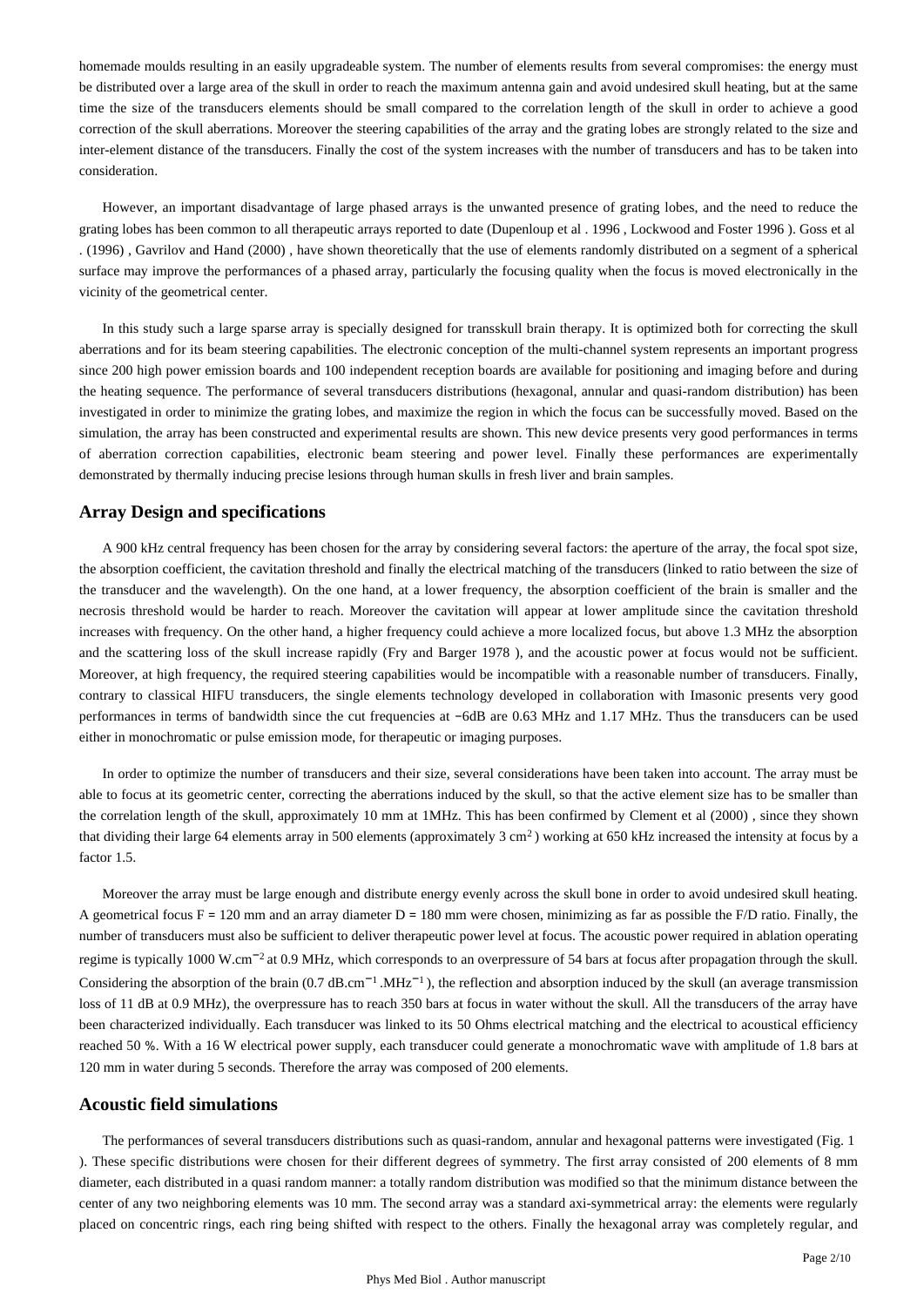could be easily compared to others hexagonal patterns with any sparseness or hexagonal compact distribution. All the arrays have the same 52 % sparseness, and should provide approximately the same acoustic power at focus. According to Gavrilov et al. (2000) , a sparseness of 52 % being within the limited 40% to 70% range, enabled beneficial effects of randomization.

For each array, the 3D acoustic field was calculated by using the impulse diffraction code PASS1 (Cassereau and Guyomar 1988 ). In order to assess the performance of the different arrays, the acoustic fields were calculated when focusing at geometrical focus and when the focus was steered off-axis and along the beam axis. The fields were calculated in a  $100 \times 100 \times 200$  mm<sup>3</sup> volume with a 0.25 mm step.

The intensity distributions in the focal plane for the hexagonal and quasi-random arrays are shown in Fig. 2 . Grating lobes associated with an aperiodic distribution (concentric shifted rings and quasi-random arrays) are 10 to 12dB less than those associated with the periodic hexagonal element spacing array. Actually, the concentric rings array and the quasi-random array have quite similar performance in the focal plane, the maximum grating lobe being lower than −20dB: −22,3dB for the concentric ring array and −21,4dB for the quasi-random array. However the quasi-random array has better performance in the near field: on the beam axis the pressure amplitude of the quasi-random array was found to be 10dB lower than the one of the concentric rings array (Fig. 3 ). The reduction of the grating lobes in the near field is a very important point to address, as the overheating of the skull surface located in the near field has to be avoided.

The increase of the grating lobes when the focus was electronically moved off-axis has also been investigated. The intensity distributions in the focal plane for the quasi-random array are shown in Fig. 4. On these simulations the focus is steered from 0 to 20 mm off the beam axis. The intensity distribution was deemed acceptable if the maximum pressure in the grating lobes was at least 10 dB lower than the pressure at focus (a factor 10 in the corresponding intensities), which is an accepted level for safe delivery of treatment (Ebbini et al. 1991 ). The steering range was found to be very poor with the hexagonal distribution (+/− 3mm), but quite good with the aperiodic distributions (+/− 15 mm) as it is shown in Fig. 5 . Moreover the peak pressure-squared value remains above 50% of its maximum value to a 15 mm steering radial distance and a 20 mm axial distance away from the geometric focus. Thus, treatment volumes of about  $30 \times 30 \times 10^{-1}$  $40$  mm<sup>3</sup> should be reached.

Consequently, the quasi-random distribution was definitively chosen as it gives the lowest level of grating lobes in the focal plane as well as in the near field and it presents very good steering capabilities.

#### **Experiments and results**

#### **Array construction**

Based on the simulation study a 200-elements array was constructed. The 200 high power piezocomposite transducers (8 mm diameter, 0.5 cm<sup>2</sup> active area, Imasonic, Besançon, France) were mounted in a sealed spherically curved holder made of a mixture of Ureol 6414B and Ureol 5075A (Vantico Ltd), with a 12 cm radius of curvature. This material was selected for its thermal, mechanical and acoustical properties. Each transducer element is individually matched to the 50 Ohms output impedance of the generator. The matching boxes are placed in a waterproof PVC box (Fig. 6 ). The coaxial lines from the matching boxes are connected to a 200-channels electronic driving system. Each electronic channel is fully programmable and has its own emission and reception electronic board. 16 electrical Watts per channel (+/−40V, 50 Ohms) can be delivered. A computer is used to control the operation of the 200-channels electronic driving system.

#### **Acoustic field measurements**

The acoustic field was measured at low acoustic intensity ( $\lt 5$  W.cm<sup>-2</sup>) in a tank filled with degassed water. A 0.4 mm PVDF bilaminar calibrated hydrophone (Golden Lipstick, SEA, Soquel, CA) was set at the array geometrical focus. The hydrophone was moved using a stepper-motor-controlled 3D positioning system (Newport). At each location of the hydrophone the measured signal was sent through an amplifier (SEA, Soquel, CA), and recorded by one of the reception channels of the electronic driving system. The scan position and the data acquisition were computer controlled.

A 900 kHz 30 cycles sinusoidal wave was emitted on each channel at low electrical power (0.04 W per channel) and 15 bars were measured at focus. The acoustic field was scanned in a  $50\times50\times50$  mm<sup>3</sup> volume with a 0.5 mm step. The experimental fields shown in Fig. 7.a and 7.b are very close to those obtained with the simulation. The −6dB dimension of the focus is 1.5 × 1.5 × 10.5 mm<sup>3</sup>, and the grating lobes are lower than −20 dB.

Then a half human skull was placed between the array and the hydrophone as shown in Fig. 8 , the skull-array distance was approximately 4 cm, and the 2D map of the wavefront distortions induced by the skull was recorded. As shown in Fig. 9 , the wavefront was severely distorted by the skull. Some part of the skull induced an important phase distortion (the celerity can reach 3500 m.s<sup>-1</sup>), whereas other parts induced a huge absorption (up to 8 dB.mm<sup>-1</sup>). But there is no obvious correlation between the region of high or low attenuation and the region of large or small phase shift. In order to correct for both phase and amplitude aberrations a time reversal process combined with amplitude correction was performed. The signal coming from each transducer of the therapeutic array was recorded by the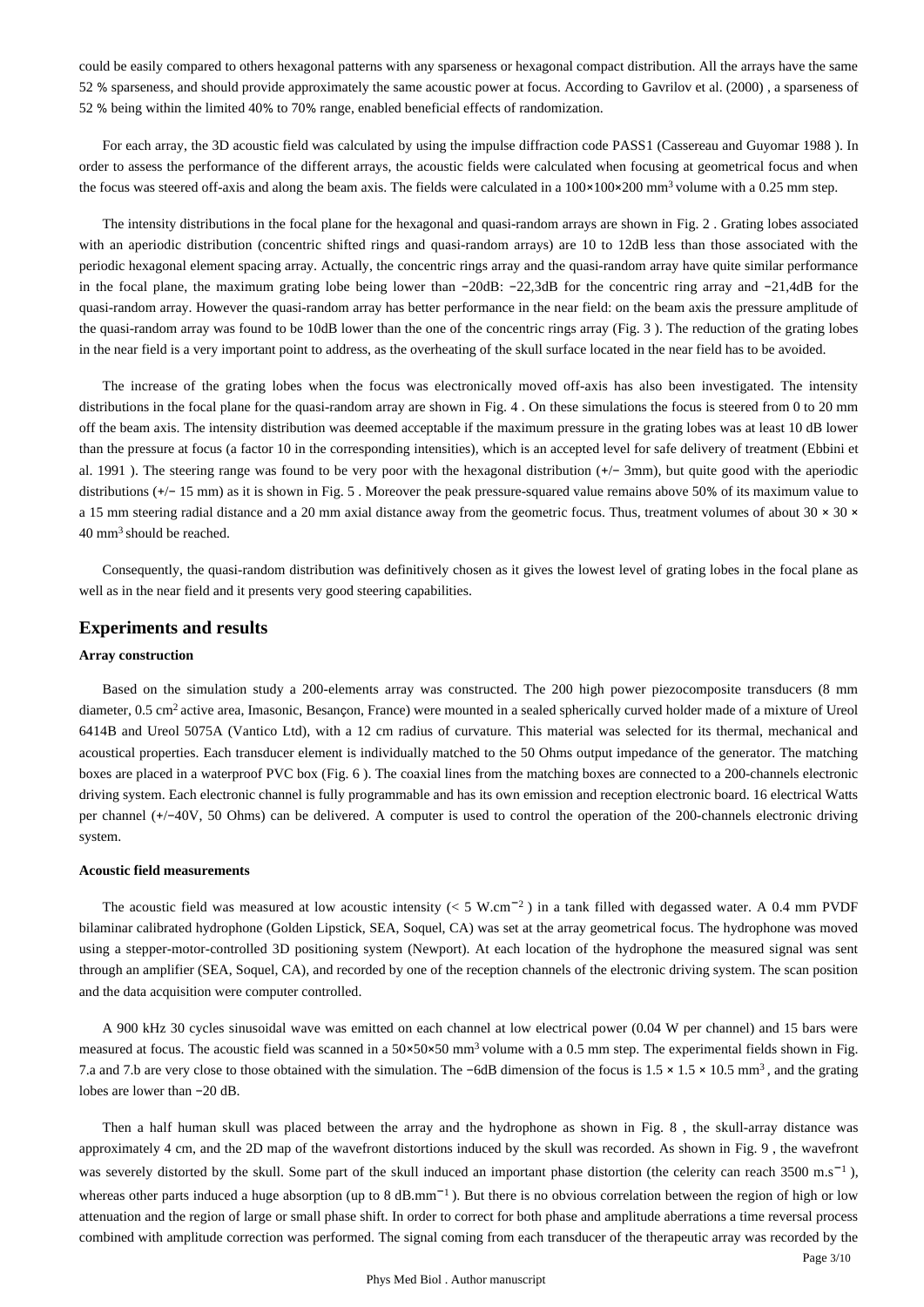hydrophone. Then the signals were time-reversed, the amplitudes were adjusted to the same level and the signals were reemitted by the ultrasonic array. This procedure takes advantage of the reciprocity in order to use a sensor rather than an acoustical source at the focus. The resulting acoustic field was scanned in the focal plane. It is shown in Fig. 10 and compared with the field obtained without any aberration corrections. The uncorrected beam is strongly degraded by the skull. The focal spot is not at the desired location and is widely spread in comparison with the corrected one. After correcting the aberrations, the focus is located at exactly the desired position. Moreover, an important point is that the pressure amplitude of the corrected beam (68 Bars) is 4.5 times higher at focus than the pressure amplitude of the uncorrected one (15 bars). Consequently, it results in a 20 times higher heat deposit and it shows the feasibility to induce lesions in the brain.

The time reversal process with amplitude compensation was repeated at several skull positions. The skull was moved step by step in regard to the system array+hydrophone over a few centimeters. For each skull position, the acoustic field was scanned in the focal region. For all locations, thanks to the adaptive focusing the grating lobes were lower than −20 dB, and the −6 dB dimension of focus remained equal to  $1.5 \times 1.5 \times 10.5$  mm<sup>3</sup>. The pressure at each focus was also measured and ranged from 52 to 75 bars.

#### **Thermally induced lesions in fresh tissues with steering process**

Lesions were induced in fresh degassed liver samples. The temperature of the degassed water was 25 °C. A human skull and a sample of fresh degassed cow liver were set between the array and the hydrophone. The hydrophone was implanted in the tissue sample at the geometrical focus of the array and a time reversal process combined with amplitude compensation was performed. Once the signals had been recorded, the hydrophone was removed. A continuous monochromatic wave with the phase and amplitude previously corrected was emitted on each of the 200 electronic channels. Two sonications were performed at the initial hydrophone location in the liver sample at the maximum power level for a duration of 5s with a waiting time of 10 s between shots. The lesion is about 2 mm in diameter and 8 mm in length. Then, the beam was electronically steered off-axis in order to focus at 8 others points located on a 1-cm side square centered on the geometrical focus. The targets were the four corners and the middle of each side of the square. Two 5s sonications were performed again at each focus, with a waiting time of 10s between each shot. The nine lesions are shown in Fig. 11.a . Due to the change in the liver color, the necroses are very well defined. They are located exactly at the desired position and the boundary between burned cells and other cells is very narrow.

In a second experiment a square-shaped necrosis was created in liver by focusing on 25 points inside of the square with a 2-mm spatial step between each target. Two sonications were performed at each focus for 5s with a waiting time of 10s between shots. As shown in Fig 11.b . the necrosis is a well-defined square of 1.1cm side. The temperature increase has also been modeled by a diffusion type equation computed using the 3D finite-difference time-domain method. The thermal dose for changing temperature exposure was calculated by numerical integration (Sapareto and Dewey 1984 ). It gives the time that would yield an equivalent thermal dose of 240 min at 43°C and enabled the prediction of the necrosis size in good agreement with the measurements (Fig 11.b ).

Finally, a fresh sheep brain was placed behind a half human skull so that the brain surface was located in the focal plane of the system. The hydrophone was implanted in the brain at the geometrical focus of the array and a time reversal process was performed. The aberrations corrections were similar to those of section 4.2. Two sonications of 5 s duration were performed at the geometrical focus. Then the beam was electronically steered in order to focus on a cross centered on the geometrical focus. The beam was steered along a vertical and a horizontal 1cm line with a 0.2mm spatial step, and at each point two 5s sonications were performed. On Fig. 12 the cross-shaped necrosis is well defined although the color change in the brain is not as marked as in the liver.

### **Discussion and conclusion**

A large therapeutic array using single-elements technology has been specially designed for transskull brain therapy. Its capabilities in terms of aperture, working frequency, electrical matching and electronic steering have been optimized. The experiments demonstrated that using a time reversal process with amplitude compensation, achieved with an implantable hydrophone, the aberrations induced by the skull are well corrected with this therapeutic device. A sharp focus was produced at the desired location, and the pressure reaches 4.5 times the pressure obtained with the uncorrected beam. The experiments were repeated at several skull positions and the focusing quality remained very good. Depending on the skull position, the pressure at focus ranged from 52 to 75 bars, which corresponds to an acoustic intensity of 900 to 1900 W.cm<sup>-2</sup>. This is within the range of intensities typically used in ablation operating regimes. The sonication duration can be easily changed in order to induce a thermal dose independent of the skull position.

High power experiments on a large number of ex-vivo liver and brain samples have also demonstrated the therapeutic capabilities of the array. Lesions about 2 mm in diameter have been induced after correcting the ultrasound beam. The high precision steering capabilities of the array have also been demonstrated. Electronically steered focusing enables to coagulate tissues through a human skull in a volume of 30  $\times$  30  $\times$  40 mm<sup>3</sup> around the geometrical focus as the acoustic intensity deposit for each individual focus was found to remain higher than 500 W.cm<sup>-2</sup>. Therefore in practice a whole tumor could be treated spot by spot without mechanically moving the system.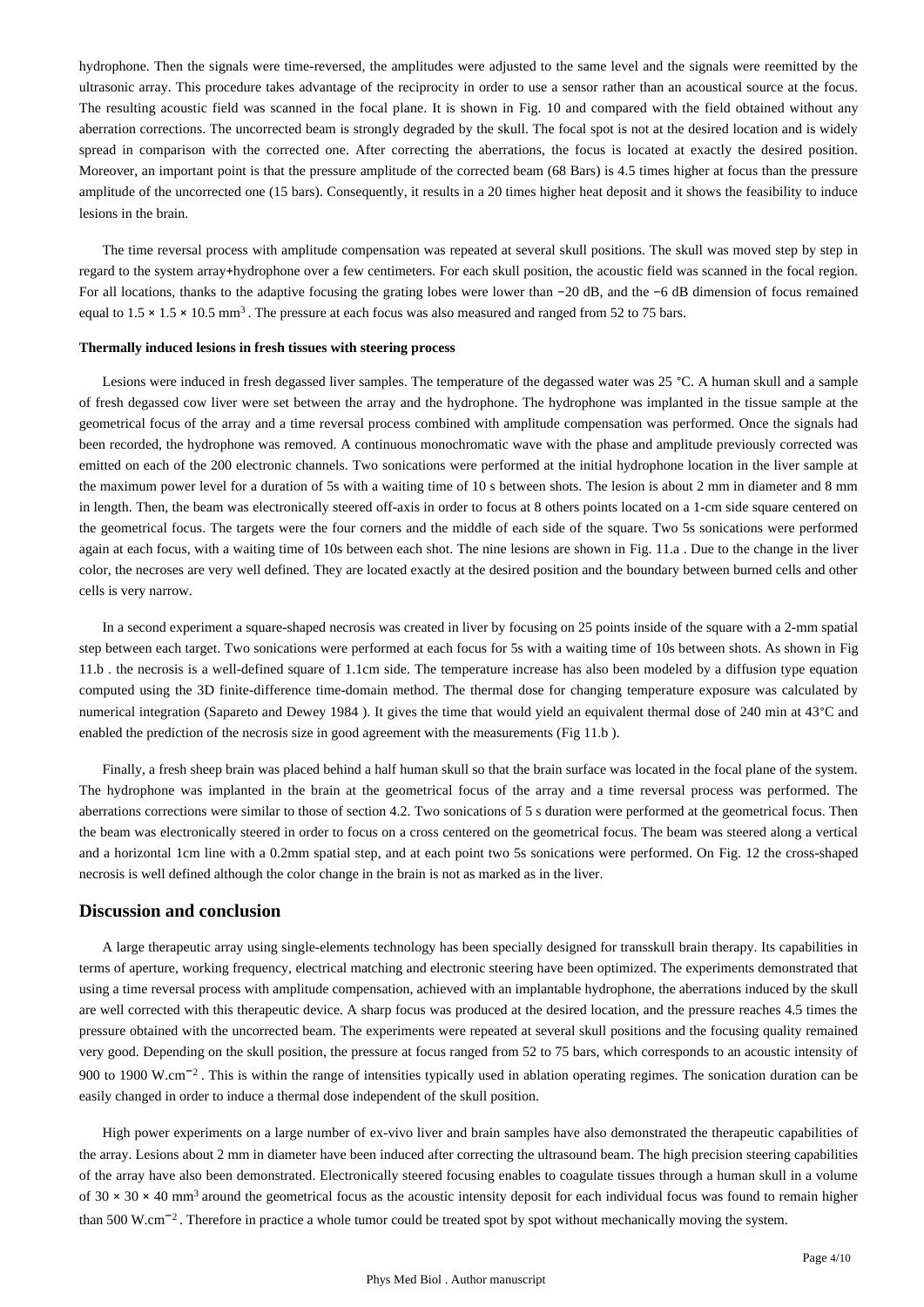The overheating induced on the skull outer table was checked in several locations on the outer table for a 10s sonication time at maximum power (1900 W.cm<sup>-2</sup> at focus) with a 50 % duty cycle. A 2.5 °C spatially averaged temperature increase was found from the initial 25 °C temperature of the water tank. This temperature rise is acceptable (Ter Haar et al., 2002 ) especially if a water-cooling system is used to reduce the temperature at skin-bone interface.

Another important innovation of this system consists in its electronic driving channels that allow mixing therapeutic and imaging sequences. Each channel is fully programmable and has its own emission and reception electronic board. The transmit and receive sequences can be changed at a very high frame rate. Therefore it could be possible to image the region close to the focus with the therapeutic array and perform ultrasound based temperature estimation or elastography measurements.

Finally, the single element technology will enable to modify very easily this system by adding additional elements in the array. Thus the power delivered at the focus could be increased and the temperature rise at skin-bone interface could be decreased. This would make it possible to optimize the amplitude compensation technique and fully adjust the amplitude gain of each channel. Moreover the focal spot could be successfully moved in a larger region around the geometrical focus.

## **Ackowledgements:**

We would like to thank Imasonic (Besançon, France) for their highly valued collaboration in developing the high power single-element technology. We wish also to thank Didier Cassereau for his help on the impulse diffraction software PASS.

#### **Footnotes:**

 $1$  http://www.loa.espci.fr/pass/.

#### **References:**

- Aubry J-F , Tanter M , Pernot M , Thomas J-L , Fink M . 2003 ; Experimental demonstration of non invasive transskull adaptive focusing based on prior CT scans . J Acoust Soc Am . 113 : (1 ) 85 - 93
- Basauri L , Lele PP . 1962 ; A simple method for production of trackless focal lesions with focused ultrasound: Statistical evaluation of the effects of irradiation on the central nervous system of the cat . J Physiology . 160 : 513 - 514
- Cassereau D , Guyomar D . 1988 ; Computation of the impulse diffraction of any obstacle by impulse ray modelling Prediction of the signals distortions . J Acoust Soc Am . 84 : (4 ) 1504 - 1516
- Chapelon J-Y , Cathignol D , Cain C , Ebbini E , Kluiwstra J , Sapozhnikov OA , Fleury G , Berriet R , Chupin L , Guey J-L . 2000 ; New piezoelectric transducers for therapeutic ultrasound . Ultrasound Med Biol . 26 : (1 ) 153 - 159
- Clement GT , White JP , Hynynen K . 2000 ; Investigation of a large area phased array for focused ultrasound surgery through the skull . Phys Med Biol . 45 : 1071 1083
- Clement GT , Hynynen K . 2000 ; Criteria for the Design and Characterization of Large-Area Arrays for Transkull Ultrasound Surgery and Therapy . IEEE Ultras Symp .
- Clement GT , Sun J , Giesecke T , Hynynen K . 2000 ; A hemisphere array for non-invasive brain therapy and surgery . Phys Med Biol . 45 : 3707 3719
- Clement GT , Hynynen K . 2002 ; Micro-receiver guided transcranial beam steering . IEEE Trans Ultrason Ferroelec Freq Contr . 49 : (4 ) 447 53
- Clement GT , Hynynen K . 2002 ; A non-invasive method for focusing ultrasound through the skull . Phys Med Biol . 47 : 1219 1236
- Dupenloup F , Chapelon JY , Cathignol D , Sapozhnikov OA . 1996 ; Reduction of the grating lobes of annular arrays used in focused ultrasound surgery . IEEE Trans Ultrason, Ferroelect, Freq Contr . 43 : (6 ) 991 - 998
- Dunn F , Fry F . 1971 ; Ultrasonic threshold dosages for the mammalian central nerveous system . IEEE Trans Biomed Eng . 18 : 253 256
- Ebbini E , Cain C . 1991 ; A spherical-section ultrasound phased-array applicator for deep localized hyperthermia . IEEE Trans Biomed Eng . 38 : 634 643
- Fry FJ , Barger JE . 1978 ; Acoustical properties of the human skull . J Acoust Soc Am . 63 : 1576 1590
- Fry FJ , Sanghvi NT , Morris RF , Smithson S , Atkinson L , Dines K , Franklin T , Hastings J . 1986 ; A focused ultrasound system for tissue volume abalation in deep seated brain sites . IEEE Proc Ultras Symp .
- Gavrilov L , Hand J . 2000 ; A theoretical assessment of the relative performance of spherical phased arrays for ultrasound surgery . IEEE Trans Ultrason Ferroelec Freq Contr . 47 : (1 ) 125 - 138
- Goss JA , Frizzell LA , Kouzmanoff JT , Barich JM , Yang JM . 1996 ; Sparse random ultrasound phased array for focal surgery . IEEE Trans Ultrason Ferroelec Freq Contr .  $43 \cdot (6) 1111 - 1121$
- Hynynen K , Jolesz FA . 1998 ; Demonstration of potential noninvasive ultrasound brain therapy through an intact skull . Ultrasound Med Biol . 24 : 275 83
- Lockwood GR , Foster FS . 1996 ; Optimizing the radiation pattern of sparse periodic two-dimensional arrays . IEEE Trans Ultrason, Ferroelect, Freq Contr . 43 : 15 19
- Pernot M , Aubry J-F , Tanter M , Thomas J-L , Fink M . 2001 ; Experimental validation of finite differences simulations of the ultrasonic wave propagation through the skull . IEEE Proc Ultras Symp .
- Robinson TC , Lele PP . 1972 ; An analysis of lesion development in the brain an in plastics by high-intensity focused ultrasound at low-Megahertz frequencies . J Acoust Soc Am . 51 : 1333 - 1351
- Sapareto S , Dewey W . 1984 ; Thermal dose determination in cancer therapy . Int J Radiation Oncology Biol Phys . 10 : 787 800
- Sun J , Hynynen K . 1998 ; Focusing of therapeutic ultrasound through a human skull: a numerical study . J Acoust Soc Am . 51 : 1333 1351
- Smith SW , Trahey GE , Von Ramm OT . 1986 ; Phased array ultrasound imaging through planar tissue layers . Ultrasound Med Biol . 12 : 229 243
- Tanter M , Thomas JL , Fink M . 1998 ; Focusing and steering through absorbing and aberrating layers: application to ultrasonic propagation through the skull . J Acoust Soc Am . 103 : 2403 - 2410
- Ter Haar G , Kennedy J , Wu F . 2002 ; HIFU Treatments: Dosimetric considerations . Proceedings of the 2nd International Symposium on Therapeutic Ultrasound Seattle 307 - 313
- Thomas JL , Fink M . 1996 ; Ultrasonic beam focusing through tissue inhomogeneities with a time reversal mirror: application to transskull therapy . IEEE Trans Ultrason Ferroelec Freq Contr  $.43 \cdot 1122 = 1129$
- Vykhodtseva NI , Hynynen K , Damianou C . 1994 ; Pulse Duration and Peak intensity during focused ultrasound surgery: theoretical and experimental effects in rabbit brain in vivo . Ultrasound Med Biol . 20 : (9 ) 987 - 1000
- White DN , Clark JM , White DA , Campbell JK , Bahuleyan K , Kraus AS , Brinker RA . 1969 ; The deformation of ultrasonic field in passage across the living and cadaver head . Med Biol Engng . 7 : 607 - 618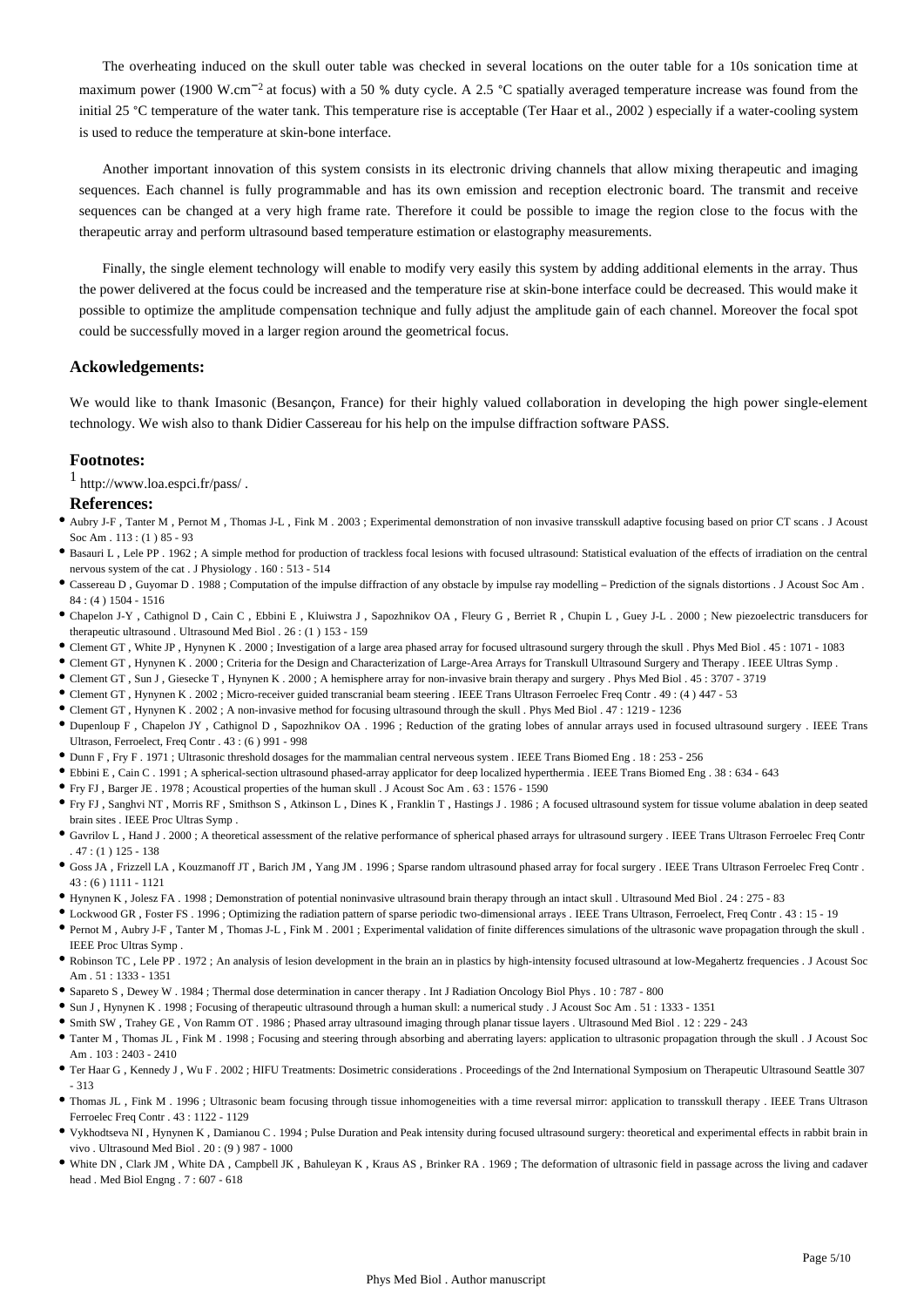**Fig. 1** (a) Hexagonal (b) annular and (c) quasi-random transducer distributions.





Pressure distribution in the focal plane for the hexagonal (left) and quasi-random (right) arrays. The pressure squared is in dB scale.







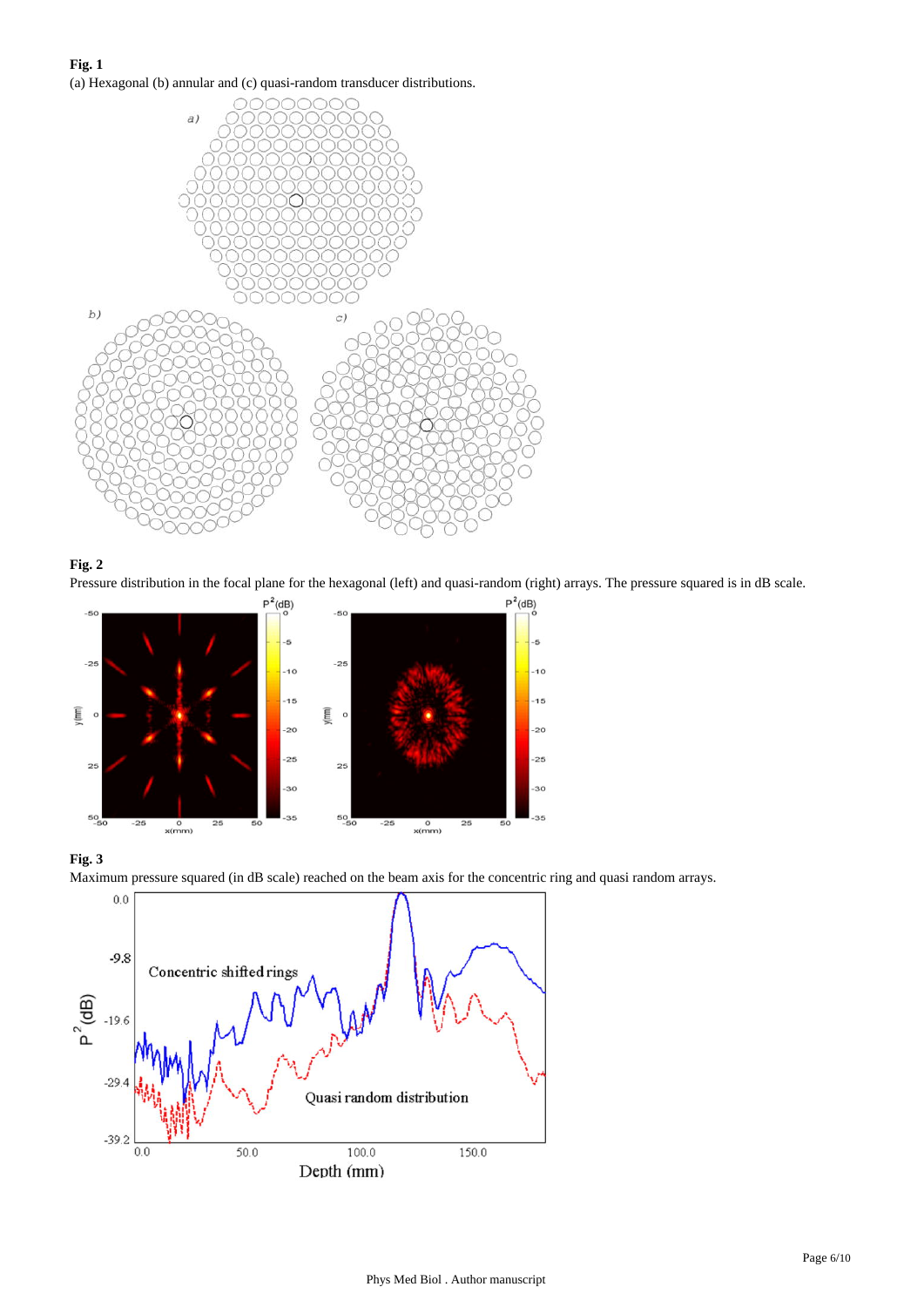Intensity distribution in the focal plane for the quasi-random array, with the focus moved electonically at (a) 0 mm (b) 5mm (c) 10mm and (d) 15 mm in the y lateral direction.





Maximum intensity of the grating lobes when the focus is steered from 0 to 20 mm off the beam axis. The values are normalized by the intensity of the main lobe. Solid line: quasi random array. Dotted line: annular array. Dash-dotted line: hexagonal array.

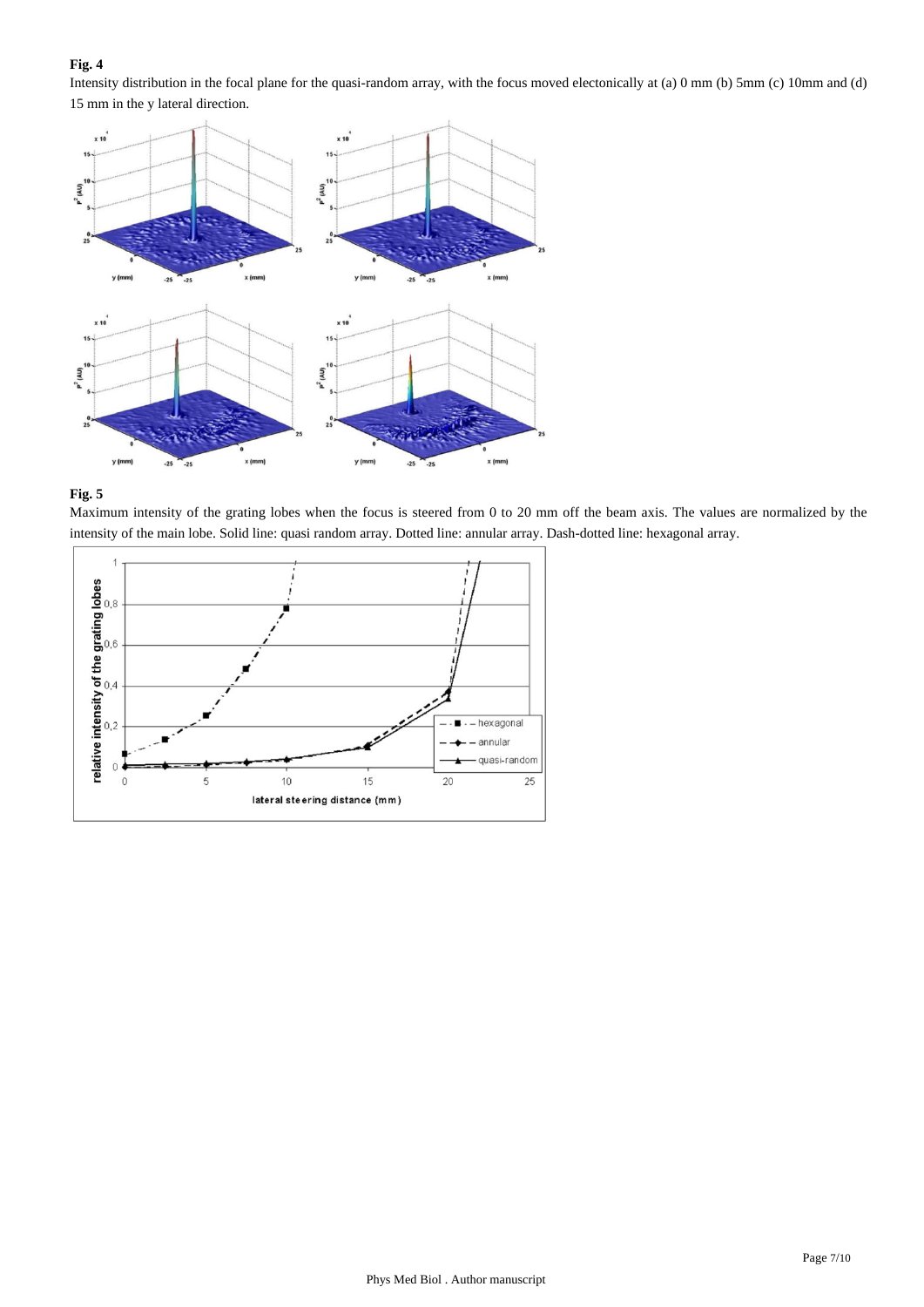The 200-element sparse array prototype and the electronic system. The waterproof PVC cube contains the 200 electrical matching boxes. On the right: the quasi random distribution of transducers embedded in spherical shaped Ureol.



# **Fig. 7**

(a) Experimental scan of the pressure squared for the quasi-random array in the focal plane (XY plane). This beam pattern was found to be in good agreement with the numerical simulation in Fig. 4 . (b) Experimental scan of the pressure squared in the longitudinal XZ plane. The white lines correspond to –3dB and –6dB.

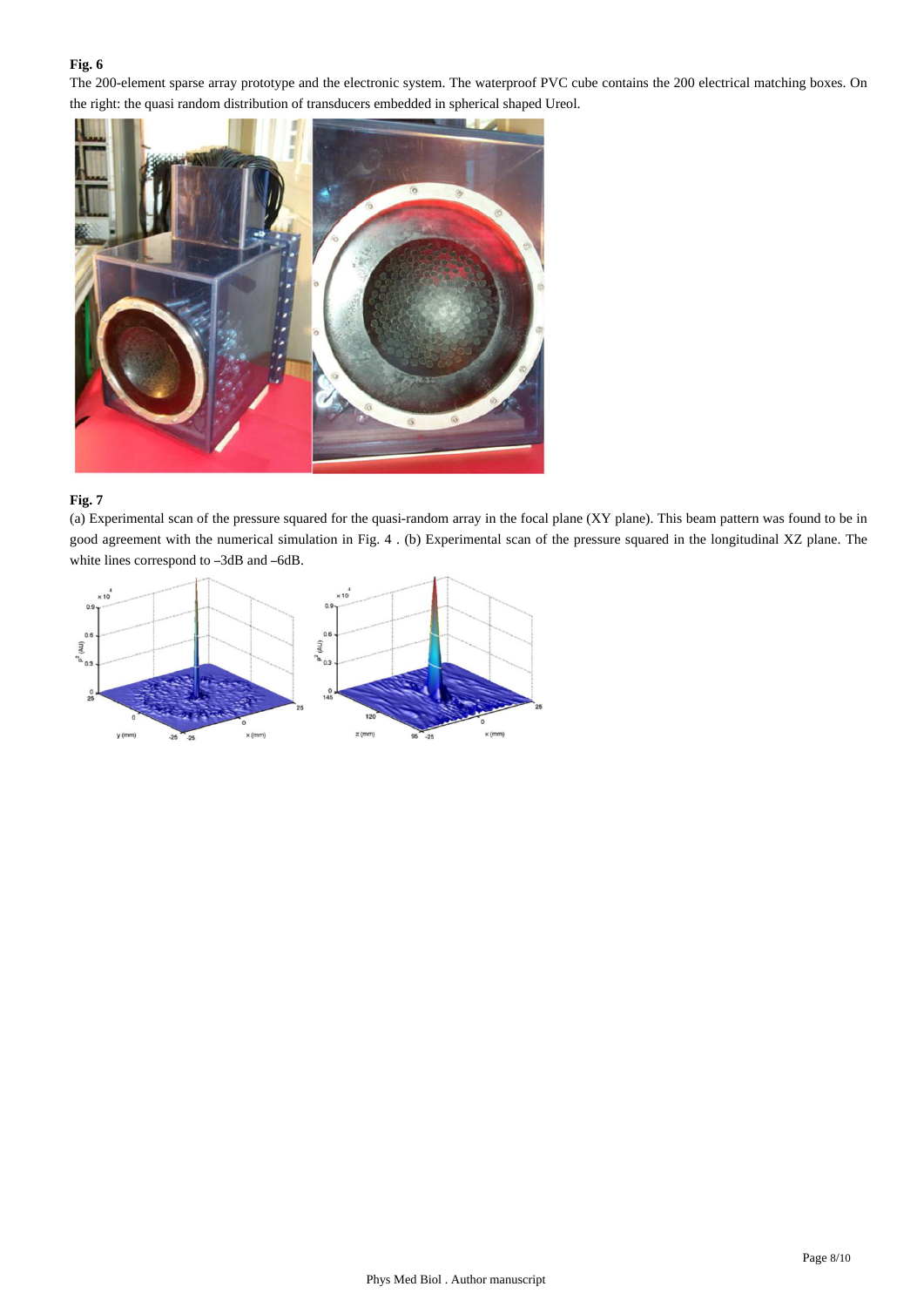Experimental setup for the time reversal process. On the left side: the needle hydrophone (PZT, 0.4 mm, SEA) used for the corrections of the skull aberrations. On the right side: the high power 200-elements ultrasonic array. The whole experiment is performed in degassed water.



# **Fig. 9**

2D spatial map of the wavefront aberrations induced by the skull. Typically the celerity in the skull can reach 3500 m.s<sup>-1</sup> in some locations and the absorption 8 dB.mm<sup>-1</sup>. The black dots represents the projection of the transducers positions. (a) The phase distortions ( $\mu$ s) (b) The relative amplitude distortion.



## **Fig. 10**

Experimental distribution of the intensity in the focal plane (a) without aberrations corrections and (b) with corrections. Black lines correspond to -3 dB, -6 dB and -9 dB.